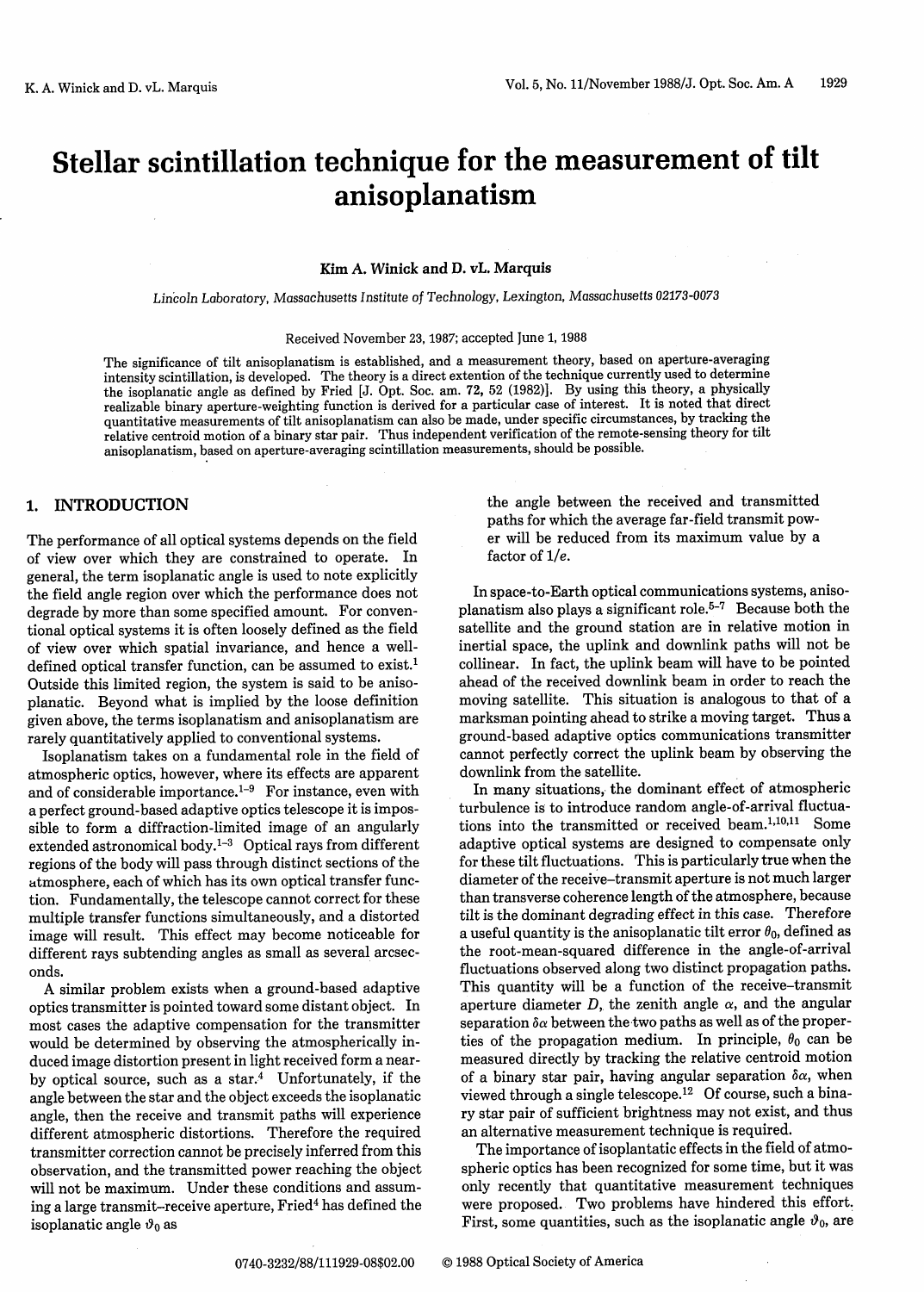virtually impossible to measure directly because spaceborne equipment is required. Second, in order to evaluate the theoretical expressions corresponding to these quantities, the refractive structure constant profile of the atmosphere must be known, and in general it is not. Therefore techniques for quantifying isoplanatic effects such as  $\vartheta_0$  must be indirect.

It has been noted by many authors (see, e.g., Refs. 13-21) that the spatial and temporal properties of stellar scintillations, as observed on Earth, can be used to infer information about the atmospheric refractive structure profile. In particular, Loos and Hogge,'9 using aperture-averaging results derived by Fried,<sup>22</sup> have developed an elegant approach for determining  $\vartheta_0$ . Walters<sup>23</sup> and Stevens,<sup>24</sup> along with Eaton et *al.*,<sup>25</sup> have refined the method and constructed equipment based on the theory. The basic idea is to relate the isoplanatic angle to the variance of stellar scintillations measured through a telescope whose aperture has been weighted by a spatially varying intensity mask.

The purpose of this paper is to show that the above aperture-averaging scintillation approach can be extended to measure the anisoplanatic tilt error  $\theta_0$ . As noted above,  $\theta_0$  is a fundamental quantity for adaptive optic systems that compensate only for tilt. In addition, for point-ahead angles  $\delta \alpha$ corresponding to binary star pair separations, the anisoplanatic tilt error can be measured directly by tracking the relative centroid motion of these two stars. Thus independent verification of the remote-sensing theory for anisoplanatism, based on aperture-averaging scintillation measurements, should be possible. This same opportunity for verification does not present itself when only isoplanatic-angle  $(\vartheta_0)$  data are available

The remainder of this paper is divided into four sections. In Section 2 an analytic expression for the anisoplanatic tilt error  $\theta_0$  is derived. A similar expression was published previously,' but the result contains a typographical error. Section 3 derives the variance of the stellar scintillations in terms of the telescope's spatial aperture intensity mask. Section 4 combines the results of the two previous sections to produce an integral equation representation of the mask required to measure the anisoplanatic tilt error associated with a  $17.4$ - $\mu$ rad point-ahead angle. This point-ahead angle corresponds to an equatorial ground station (located at the subsatellite point) communicating with a satellite in geosynchronous orbit. A solution for this integral equation is also given. Finally, Section 5 summarizes the results of the paper.

## 2. ANISOPLANATIC TILT ERROR

The atmospherically induced, random tilt imparted to a wave front propagating at a zenith angle  $\alpha_i$  can be modeled as

$$
\frac{2\pi}{\lambda} (a_{xi} x + a_{yi} y), \qquad (1)
$$

where  $\lambda$  is the wavelength, x and y are the wave-front spatial coordinates, and  $a_{xi}$  and  $a_{yi}$  are the x and y atmospherically induced tilt components, respectively. For relatively small apertures, removal of the tilt component given by expression (1) closely corresponds to tracking the centroid of the degraded image.<sup>26-28</sup> Consider now a transmit-receive aperture whose size is defined by the pupil function

$$
P_0(\mathbf{r}) = \begin{cases} 1, & |\mathbf{r}| \le 0.5D \\ 0, & |\mathbf{r}| > 0.5D \end{cases}
$$
 (2)

where D is the diameter of the aperture and  $\mathbf{r} = (x, y)$ . Fried<sup>10</sup> has shown that over the aperture the x and y tilts are given by

$$
a_{xi} = \frac{\lambda}{2\pi} \left(\frac{\pi D^4}{64}\right)^{-1} \int x P_0(\mathbf{r}) \phi_i(\mathbf{r}) d\mathbf{r}, \tag{3a}
$$

$$
a_{yi} = \frac{\lambda}{2\pi} \left(\frac{\pi D^4}{64}\right)^{-1} \int y P_0(\mathbf{r}) \phi_i(\mathbf{r}) d\mathbf{r},\tag{3b}
$$

where  $\phi_i(\mathbf{r})$  is the phase disturbance introduced into the *i*th wave front by atmospheric turbulence.

The anisoplanatic tilt error  $\theta_0$  for two wave fronts having angular separation  $\delta \alpha = \alpha_1 - \alpha_2$  is defined as

$$
\theta_0^2 = \langle (a_{x1} - a_{x2})^2 + (a_{y1} - a_{y2})^2 \rangle, \tag{4}
$$

where  $\langle \rangle$  denotes the expectation operator. Fried<sup>1</sup> has evaluated Eq. (4), producing the following result:

$$
\theta_0^2 = 2.91 \left(\frac{64}{\pi}\right)^2 D^{-1/3} \int_0^{\infty} C_n^2(z) \iint W(\mathbf{v} + 0.5 \mathbf{u})
$$
  
×  $W(\mathbf{v} - 0.5 \mathbf{u}) (v^2 - 0.25 u^2) \left[ 0.5 \left| \mathbf{u} + \frac{z \delta \alpha}{D} \right|^{5/3} + 0.5 \left| \mathbf{u} - \frac{z \delta \alpha}{D} \right|^{5/3} - u^{5/3} - \left( \frac{z \delta \alpha}{D} \right)^{5/3} \right] d\mathbf{v} d\mathbf{u} dz, \quad (5)$ 

where

$$
u = |\mathbf{u}|, \qquad v = |\mathbf{v}|, \qquad \delta \alpha = |\delta \alpha|,
$$
  

$$
W(\mathbf{r}) = \begin{cases} 1, & |\mathbf{r}| \le 0.5 \\ 0, & |\mathbf{r}| > 0.5 \end{cases}
$$
 (6)

 $C_n^2(z)$  is the atmospheric refractive-structure constant given as a function of slant range z measured along the propagation path from the Earth, and  $\delta \alpha$  is a vector of magnitude  $\delta \alpha$ equal to the angular separation between the paths and with direction defined by the intersection of the plane containing the propagation paths for wave fronts 1 and 2 and the transmit-receive aperture plane. In Ref. 1 the v integration in Eq. (5) above is performed without derivation, and the published result contains a typographical error. The correct expression, which is derived in Appendix A, should read as follows:

$$
\int W(\mathbf{v} + 0.5\mathbf{u}) W(\mathbf{v} - 0.5\mathbf{u}) (v^2 - 0.25u^2) d\mathbf{v}
$$
  
=  $\frac{1}{16} [\cos^{-1}(u) - (3u - 2u^3)(1 - u^2)^{1/2}].$  (7)

When Eqs. (5) and (7) are combined, the anisoplanatic tilt error becomes

$$
\theta_0^2 = 2.91 \left(\frac{16}{\pi}\right)^2 D^{-1/3} \int_0^\infty C_n^2(z) f_\alpha(z) \mathrm{d} z,\tag{8}
$$

where

$$
f_{\alpha}(z) = \int_0^{2\pi} \int_0^1 u[\cos^{-1}(u) - (3u - 2u^3)(1 - u^2)^{1/2}]
$$
  
× {0.5[u<sup>2</sup> + 2us cos(\omega) + s<sup>2</sup>]<sup>5/6</sup>  
+ 0.5[u<sup>2</sup> - 2us cos(\omega) + s<sup>2</sup>]<sup>5/6</sup> - u<sup>5/3</sup> - s<sup>5/3</sup>}dud\omega, (9)  
s = z\delta\alpha/D. (10)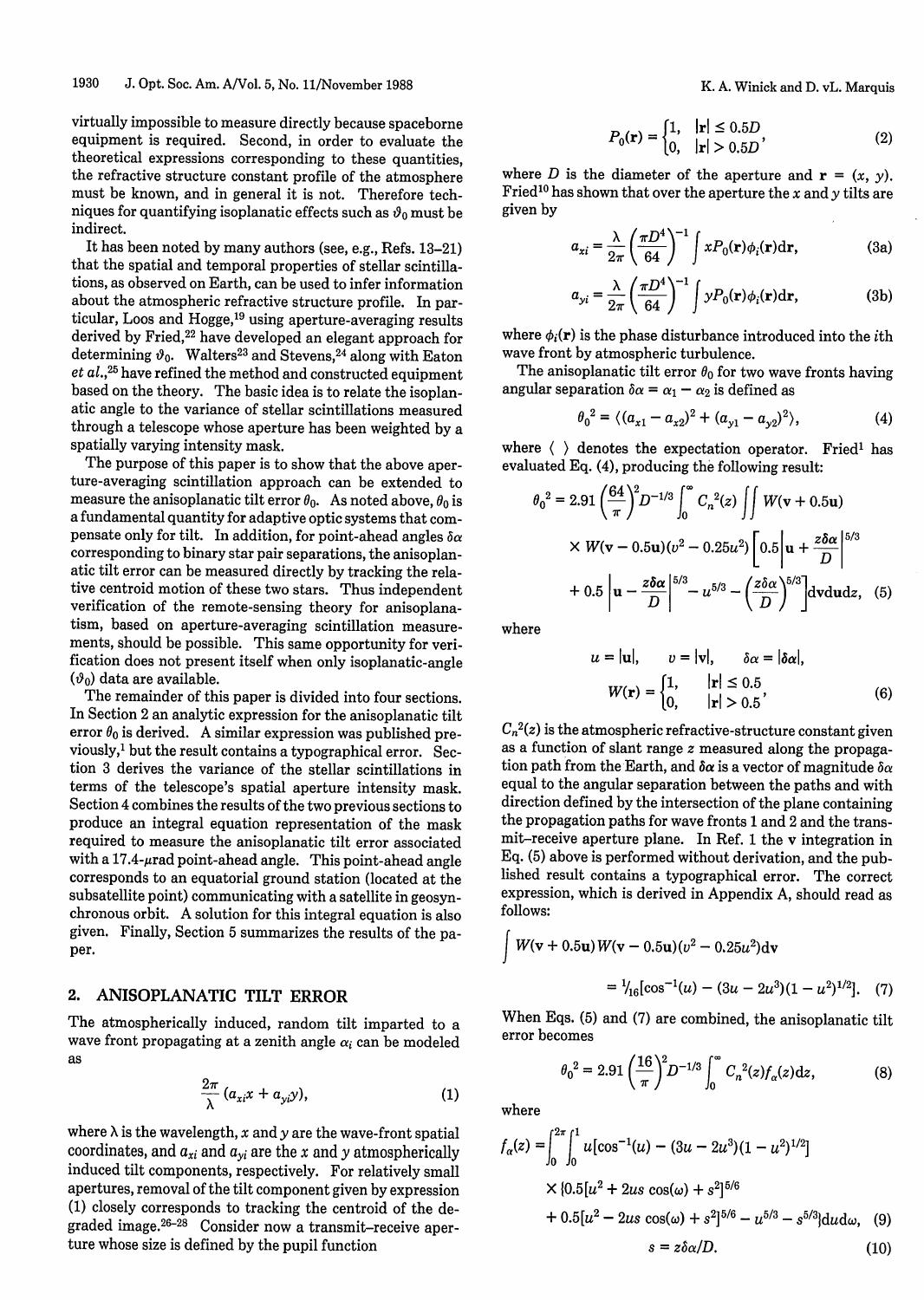

Fig. 1. Anisoplanatic tilt weighting function.



Fig. 2. Anisoplanatic tilt weighting function versus altitude.

It is observed from Eq. (8) that the anisoplanatic tilt error is independent of wavelength.

Since  $\alpha_1 \cong \alpha_2$ , the nominal zenith propagation angle  $\alpha$  is given by

$$
\alpha = 0.5(\alpha_1 + \alpha_2). \tag{11}
$$

Therefore, if h denotes the height above the Earth, the zenith-angle dependence for the anisoplanatic tilt error can be written as

$$
\theta_0^2 = 2.91 \left(\frac{16}{\pi}\right)^2 D^{-1/3} \sec(\alpha) \int_0^\infty C_n^2(h) f_\alpha(h) dh, \qquad (12)
$$

where

$$
h = z \cos(\alpha). \tag{13}
$$

Although we do not know how to simplify Eq. (9), we can evaluate it numerically as a function of *s.* This evaluation has been performed for  $0 \leq s \leq 2$ , and the results are plotted in Fig. 1. This range of *s* is adequate for a number of practical cases. As an example, the point-ahead angle  $(\delta \alpha)$ for a ground station-to-geosynchronous-satellite path lies between 17 and 21  $\mu$ rad. The exact value depends on the relative position between the ground station and the satellite. Considering a transmit-receive aperture diameter (D) of 30 cm and a slant-path zenith angle of 45°, it follows that s is less than 2 for all altitudes at which there is any significant atmosphere (i.e.,  $h < 20{,}000$  m). The parameters described above correspond to an optical heterodyne communications system designed by the MIT Lincoln Laboratory. Using the parameter values given above,  $f_{\alpha}(h)$  is plotted in Fig. 2.

# 3. APERTURE AVERAGED INTENSITY **SCINTILLATION**

Equation (12) indicates how the anisoplanatic tilt error  $\theta_0$ can be computed. Unfortunately, this computation requires knowledge of the  $C_n^2(h)$  profile, and such information is usually not available. Using results derived by Fried,<sup>22</sup> however, Loos and Hogge<sup>19</sup> noted that a related quantity, the isoplanatic angle  $\vartheta_0$ , can be approximated by measuring the received power fluctuations (i.e., intensity scintillations) of the stars observed through a specially modified telescope. We show below that the applicability of this technique can be extended to the anisoplanatic tilt error measurements.

At any arbitrary point in the aperture of a telescope, the amplitude and the phase of a received beam from a distant object, such as a star, are statistical quantitites. Their statistical nature is due to the effects of atmospheric turbulence. Unlike the phase, which remains correlated over points widely separated in the aperture, the amplitude rapidly decorrelates in distances of the order of millimeters or centimeters. Thus the total power received by a large aperture fluctuates little because many small independent cells within the aperture are averaged. It is for this reason that the eye, which has a small aperture, can easily detect the twinkling of stars that go unnoticed by a large telescope.

At a time t and position x in the telescope aperture, let  $I(x,$  $t$ ) denote the intensity of the received light from a star viewed at a zenith angle  $\beta$ . In addition, let  $S(t)$  denote the total instantaneous power collected by a telescope, which has an attenuating mask placed over its aperture. At each point within the aperture, this mask can transmit between 0 and 100% of the incident light. Consequently, the mask will be defined mathematically by the function  $P(x)$  whose values lie between zero and one. It immediately follows that

$$
S(t) = \int P(\mathbf{x}) I(\mathbf{x}, t) \, \mathrm{d}\mathbf{x}.\tag{14}
$$

If we let  $\langle \ \rangle$  denote the statistical expectation operator over time and  $\sigma_S^2$  is the normalized variance defined by

$$
\sigma_S^2 = \frac{\langle [S(t) - \langle S(t) \rangle]^2 \rangle}{\left[ \langle S(t) \rangle \right]^2},\tag{15}
$$

then, assuming a Kolmogorov turbulence spectrum, it follows that (see Appendix B)

$$
\sigma_S^2 = 4(2\pi)^4 \, 0.033 \left(\frac{2\pi}{\lambda}\right)^2 A^{-2} \sec(\beta) \int_0^\infty C_n^{\ 2}(h) G_\beta(h) \mathrm{d}h,\tag{16}
$$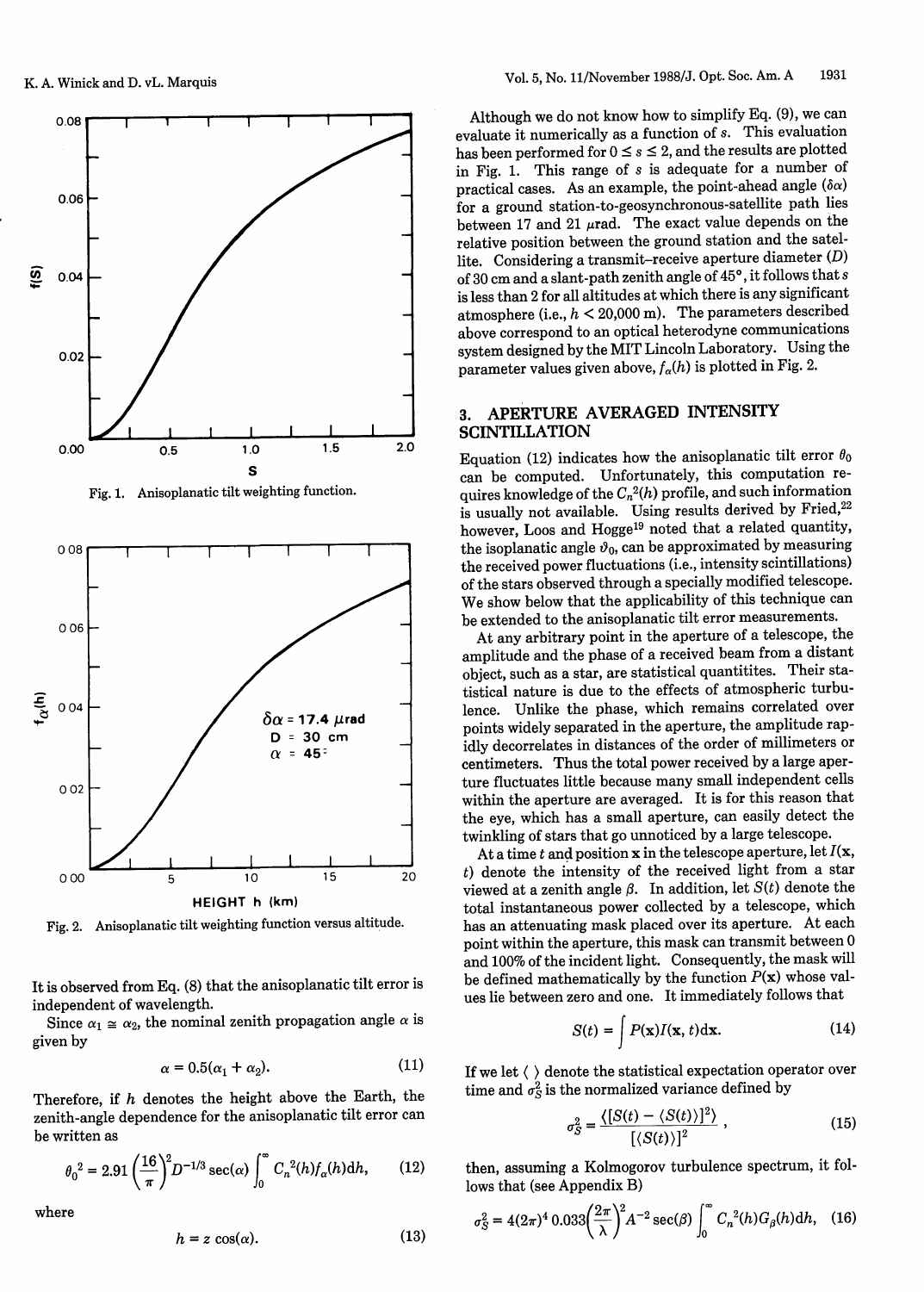where

$$
A = \int P(\mathbf{x}) \mathrm{d}\mathbf{x},\tag{17}
$$

$$
N(L) = \left| \int_0^\infty \rho J_0(L\rho) P(\rho) d\rho \right|^2, \tag{18}
$$

and

$$
G_{\beta}(h) = \int_0^\infty N(L)L^{-8/3}\sin^2\left[\frac{L^2h\sec(\beta)\lambda}{4\pi}\right]dL.
$$
 (19)

It has been assumed in Eq. (18) that  $P(x)$  is a circularly symmetric function [i.e.,  $P(\mathbf{x}) = P(|\mathbf{x}|)$ ].

The similarity between Eqs. (12) and (16) is apparent. If  $G_{\beta}(h)$  could be made proportional to the  $f_{\alpha}(h)$  term in Eq. (12), then the normalized variance of the scintillations (i.e.,  $\sigma_S^2$ ) would give a measure of the anisoplanatic tilt error. Note that  $G_\beta(h)$  is not a function of the  $C_n^2(h)$  profile.  $G_\beta(h)$ depends only on  $\lambda$  and on  $N(L)$ , which is the modulus squared of the Fourier-Bessel transform of the aperture attenuation mask. The idea is to choose an aperture mask [i.e., pick  $P(\rho)$ ] such that

$$
G_{\beta}(h) \approx cf_{\alpha}(h), \tag{20a}
$$

where  $c$  is a constant of proportionality chosen such that the average difference,

average difference = 
$$
\int_0^{20 \text{ km}} [G_\beta(h) - c f_\alpha(h)] \, dh, \qquad (20b)
$$

is zero. If an accurate approximation to  $cf_0(h)$  can be realized, then the measurement of the received power fluctuations will give a measure of the anisoplanatic tilt error. Spe- cifically, it follows from Eqs. (12) and (16)-(20) that

$$
\theta_0 = 0.0964c^{-1/2}AD^{-1/6}\lambda \left(\frac{\sec \alpha}{\sec \beta}\right)^{1/2} \sigma_S.
$$
 (21)

It can be shown from Eqs. (18) and (19) that  $G_{\beta}(h)$  is proportional to  $G_{\beta}(h)$ , provided that  $P(\rho)$  is replaced by

$$
P[\rho \cos^{1/2}(\beta)/\cos^{1/2}(\beta')]. \tag{22}
$$

Therefore, if a suitable intensity aperture mask can be found<br>for a zenith viewing angle  $\beta$ , then some linearly scaled version of this mask can be used at any other viewing angle  $\beta'$ .

#### 4. APERTURE MASK SOLUTION

The required telescope aperture intensity mask,  $P(\rho)$ , is the solution of an integral equation. This integral equation follows immediately from Eqs. (18)-(20) and is given by

$$
cf_{\alpha}(h) = G_{\beta}(h) = \int_0^{\infty} \left| \int_0^{\infty} \rho J_0(L\rho) P(\rho) d\rho \right|^2
$$

$$
\times L^{-8/3} \sin^2 \left[ \frac{L^2 h \sec(\beta) \lambda}{4\pi} \right] dL. \tag{23}
$$

Although we are not able to solve Eq. (23) analytically for an arbitrary  $f_{\alpha}(h)$ , an approximate solution has been found for the practical case given in Fig. 2. The solution was derived by performing an exhaustive search of circular aperture

masks [defined by Eq. (24) below] of different radii *Ro.* This form of mask was chosen for exhaustive search because it had been previously used successfully under similar circumstances.<sup>19</sup> Recall that the function shown in Fig. 2 corre-sponds to an optical communications link between a ground station and a geosynchronous satellite. Assuming that the scintillation measurements are made at a wavelength  $(\lambda)$  of 0.5  $\mu$ m and a zenith angle ( $\beta$ ) of 0 deg, then an approximate aperture mask solution is given by the following 4.7-cm diameter circle:

$$
P(\rho) = \begin{cases} 1, & |\rho| \le R_0 = 2.35 \text{ cm} \\ 0, & |\rho| > R_0 = 2.35 \text{ cm} \end{cases}
$$
 (24)

With this solution Eq. (23) becomes

$$
f_{\alpha}(h) \approx G_{\beta}(h) = \int_0^{\infty} R_0^4 \frac{J_1^2(LR_0)}{(LR_0)^2} L^{-8/3} \sin^2 \left[ \frac{L^2 h \sec(\beta) \lambda}{4\pi} \right] dL.
$$
\n(25)

The functions  $f_{\alpha}(h)$  and  $c^{-1}G_{\beta}(h)$  are plotted for comparison in Fig. 3 for *h* between 1 and 20 km.<br>Radiosonde balloon measurements of the  $C_n^2(h)$  profile

indicate that 1 to 20 km is usually the principal range of interest for isoplanatic effects, 29,30 with the major contributions coming from atmospheric layers at altitudes between 7 and 11 km. This is illustrated by Table 1, which shows  $C_n^2(h)$  profile data collected by Barletti and Ceppatelli.<sup>30</sup> By using these data in Eq. (12), along with the  $f_{\alpha}(h)$  weighting shown in Fig. 2, the contribution to the square of the anisoplanatic tilt error (i.e.,  $\theta_0^2$ ) is plotted in Fig. 4. It is clear from Fig. 4 that contributions below 1 km and above 20 km are not large. Although Table 1 does not give data above 22.5 km, this altitude region is not significant, since  $C_n^2(h)$  is proportional to the square of the atmospheric pressure at altitude  $h$ ,<sup>30</sup> and atmospheric pressure decreases exponentially with height.

Local ground effects (not shown in Table 1) can cause atmospheric turbulence to be quite high within the first few meters of ground level.<sup>31</sup> This ground-level turbulence



Fig. 3. Approximate anisoplanatic tilt weighting function.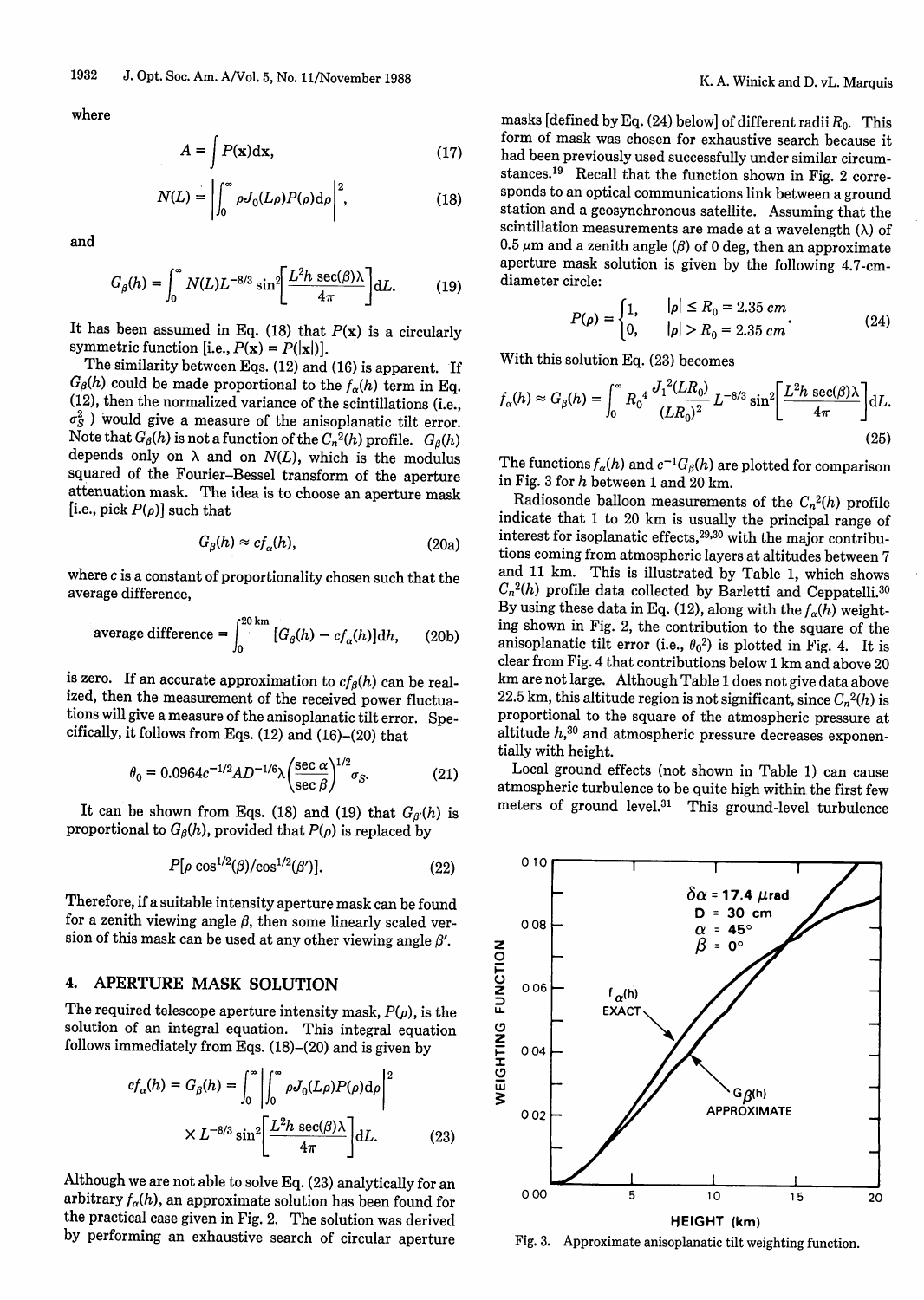## K. A. Winick and D. vL. Marquis

**Table 1.** Measured Atmospheric  $C_n^2(h)$  Profile<sup>a</sup>

| Altitude Range (km) | $C_n^2(h)$ m <sup>-2/3</sup> |
|---------------------|------------------------------|
| $0 - 1$             | $1.1 \times 10^{-15}$        |
| $1 - 2$             | $1.3\times10^{-16}$          |
| $2 - 3$             | $6.1 \times 10^{-17}$        |
| $3 - 4$             | $2.3\times10^{-17}$          |
| $4 - 5$             | $1.5 \times 10^{-17}$        |
| $5 - 7.5$           | $1.8\times10^{-17}$          |
| $7.5 - 10$          | $1.4 \times 10^{-17}$        |
| $10 - 12.5$         | $1.8 \times 10^{-17}$        |
| $12.5 - 15$         | $2.1\times10^{-17}$          |
| $15 - 17.5$         | $1.3 \times 10^{-17}$        |
| Ň<br>$17.5 - 20$    | $8.0\times10^{-18}$          |
| $20 - 22.5$         | $4.0 \times 10^{-18}$        |
|                     |                              |

a Source: Ref. 30.



Fig. 4. Anisoplanatic tilt angle contribution versus altitud



Fig. 5. Error in tilt weighting function approximation.

should not contribute appreciably to the anisoplanatic tilt, because the  $f_{\alpha}(h)$  weighting function is small in this region. It is possible that atmospheric conditions may exist for which high- and low-altitude contributions cannot be neglected. Under these circumstances, an aperture mask having a closer fit to the desired weighting function should be used.

The percent error, defined as

percent error = 
$$
\frac{f_{\alpha}(h) - c^{-1}G_{\beta}(h)}{f_{\alpha}(h)},
$$
 (26)

is plotted in Fig. 5. It can be seen that the percent error between  $\theta_0^2$  and  $\sigma_S^2$  is less than  $\sim$ 20% over the 1- to 20-km range. Similar results are obtained (by using slightly different aperture mask diameters) for other point-ahead angles lying between 17 and 21  $\mu$ rad.

Finally, it is noted that the analysis in this paper assumes a classical Kolmogorov turbulence spectrum, and the use of this spectrum is customary. The Kolmogorov assumption is predicated on the fact that an inertial subrange exists for which the turbulence is locally isotropic and homogeneous. The Kolmogorov model is supported by a large amount of evidence when the turbulence is well developed. The model's range of applicability throughout the entire atmosphere, however, remains an area for research.

### 5. SUMMARY

The significance of isoplanatism for optical systems operating within the atmosphere is discussed. The anisoplanatic tilt error  $\theta_0$  is shown to be an important parameter for adaptive optical systems that correct only for angle-of-arrival fluctuations. This error is defined as the rms difference in the angle-of-arrival fluctuations observed along two distinct propagation paths that form an angle  $\delta \alpha$  at the transmit-**12** receive aperture.

It is demonstrated that the previously published analytic expression for  $\theta_0$  contains a typographical error, and the correct equation is derived. An indirect method for determining  $\theta_0$ , based on aperture-averaged stellar intensity scintillation measurements, is proposed. The method is a direct extension of the scintillation technique used to determine the isoplanatic angle as defined by Fried. In contrast to the isoplanatic technique, a separate spatial aperture mask is required for each zenith propagation angle at which the intensity scintillations are measured. Each mask, however, is shown to be identical up to a linear scaling factor, as indicated by expression (22).

Although direct techniques for determining the required aperture-intensity mask for arbitrary  $\delta \alpha$  are not presented, a mask is found for a problem of practical interest. The problem is one of adaptive tilt correction in the presence of a 17.4 urad point-ahead angle  $\delta \alpha$ . This point-ahead angle corresponds to a transmitter on the ground and a satellite in geosynchronous orbit. The aperture solution for a 30-cmdiameter transmit antenna and a  $17.4$ - $\mu$ rad point-ahead angle is found to be a 4.7-cm-diameter circle.

Unlike the isoplanatic angle, the anisoplanatic tilt error  $\frac{1}{20}$  derived from scintillation data can be compared directly with binary star measurements. This provides an opportunity to validate further the theoretical framework on which several remote-sensing techniques are based.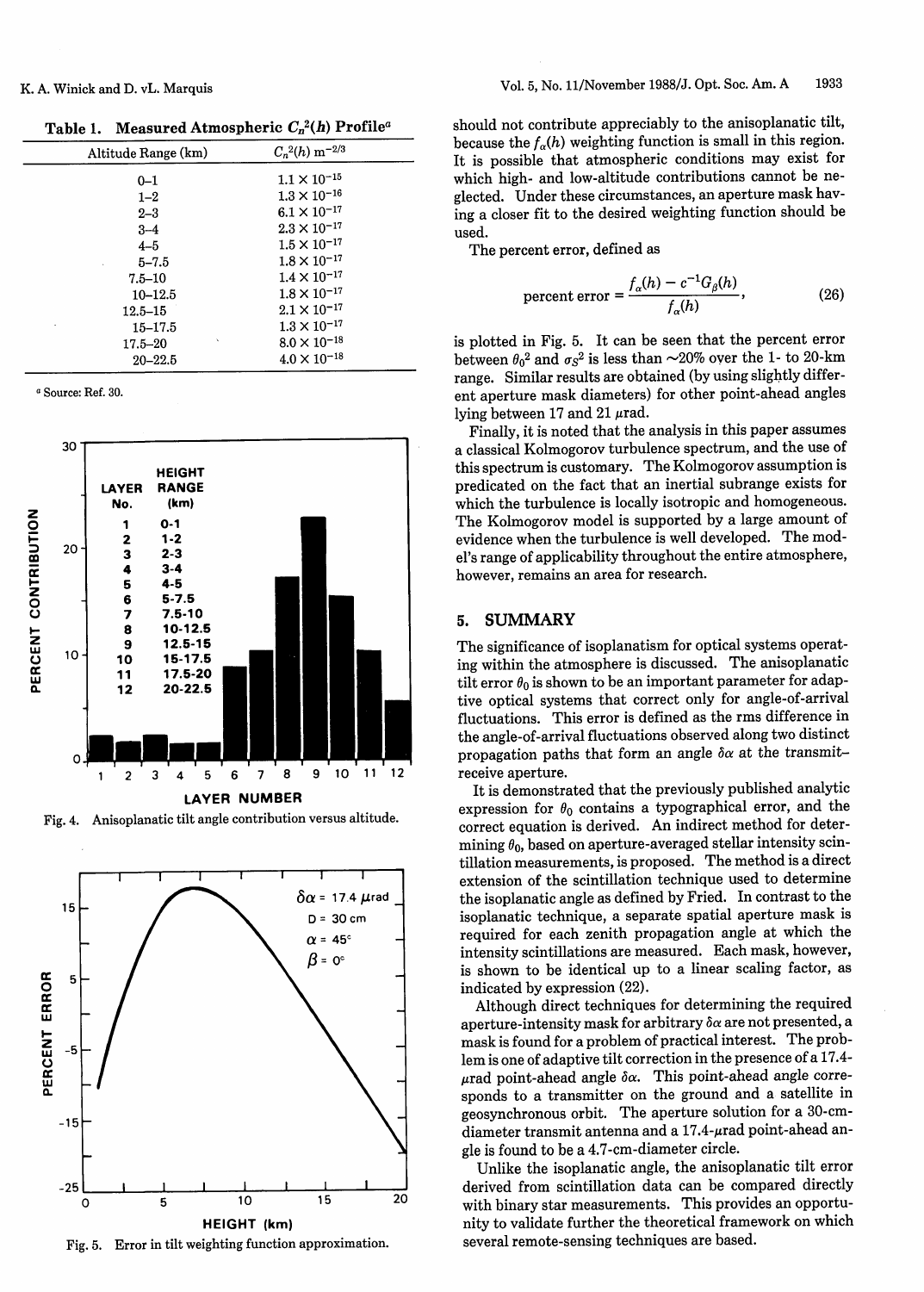## APPENDIX A

In this appendix Eq. (7) of the main text is derived:  
\n
$$
\int W(\mathbf{v} + 0.5\mathbf{u}) W(\mathbf{v} - 0.5\mathbf{u}) (v^2 - 0.25u^2) d\mathbf{v} = g(\mathbf{u}) + s(\mathbf{u}),
$$
\n(A1)

where

$$
g(\mathbf{u}) = \iint W(\mathbf{v} + 0.5\mathbf{u}) W(\mathbf{v} - 0.5\mathbf{u}) v^2 d\mathbf{v},
$$
 (A2)

$$
s(\mathbf{u}) = \iint W(\mathbf{v} + 0.5\mathbf{u}) W(\mathbf{v} - 0.5\mathbf{u}) (-0.25u^2) \mathrm{d}\mathbf{v}.
$$
 (A3)

Note that  $g(u)$  is invariant under a coordinate rotation in v space. Therefore we can assume that  $u$  lies along the  $x$ coordinate axis in v space and write

$$
g(u) = 4 \int_0^{(1-u)/2} dx \int_0^{[0.25 - (0.5u + x)^2]^{1/2}} (x^2 + y^2) dy \qquad (A4)
$$

$$
=4\int_0^{(1-u)/2} \{x^2[0.25 - (0.5u + x)^2]^{1/2} + \frac{1}{3}[0.25 - (0.5u + x)^2]^{1.5}\}dx.
$$
 (A5)

On making the following coordinate substitution in Eq. (A5):

$$
x = 0.5(s - u), \tag{A6}
$$

it follows that

$$
g(u) = 0.25 \int_{u}^{1} (s^2 - 2us + u^2)(1 - s^2)^{1/2} ds
$$

$$
+ \frac{1}{12} \int_{u}^{1} (1 - s^2)^{3/2} ds.
$$
 (A7)

Equation (A7) can be evaluated by using the following easily derivable definite integrals:

$$
\int_{u}^{1} (1 - s^2)^{1/2} ds = -0.5u(1 - u^2)^{1/2} + 0.5 \cos^{-1} u,
$$
 (A8)

$$
\int_{u}^{1} s(1-s^2)^{1/2} ds = \frac{1}{3}(1-u^2)^{3/2},
$$
 (A9)

$$
\int_{u}^{1} s^{2} (1 - s^{2})^{1/2} ds = 0.25u(1 - u^{2})^{3/2} + 0.125 \cos^{-1} u
$$

$$
- 0.125u(1 - u^2)^{1/2}, \tag{A10}
$$

$$
\int_{u}^{1} (1 - s^{2})^{3/2} ds = \frac{3}{8} \cos^{-1} u - \frac{5}{8} u (1 - u^{2})^{1/2}
$$

$$
+ \frac{1}{4} u^{3} (1 - u^{2})^{1/2}.
$$
 (A11)

From Eq. (A3) it follows that

$$
s(\mathbf{u}) = -0.25u^2 \iint W(\mathbf{v} + 0.5\mathbf{u}) W(\mathbf{v} - 0.5\mathbf{u}) d\mathbf{v}.
$$
 (A12)

The integral on the right-hand side of Eq. (A12) is recognized as the area of overlap of two circles (diameters  $= 1$ ) separated by a distance  $u$ . On using simple geometry, it then follows that

$$
s(u) = -0.25u^2[0.5\cos^{-1}u - 0.5u(1-u^2)^{1/2}].
$$
 (A13)

Combining Eqs. (Al), (A7)-(A1l), and (A13) produces the desired result:

$$
\iint W(\mathbf{v} + 0.5\mathbf{u}) W(\mathbf{v} - 0.5\mathbf{u}) (v^2 - 0.25u^2) d\mathbf{v}
$$
  
=  $V_{16} [\cos^{-1} u - (3u - 2u^3)(1 - u^2)^{1/2}].$  (A14)

# APPENDIX B

In this appendix Eqs. (16)-(19) of the main text are derived. The analysis closely follows that given by Loos and Hogge in Ref. 19. The inner and outer scales of the turbulence are neglected in the derivation given below, and weak-scintillation conditions are assumed. For a more thorough discussion of these issues see Ref. 24.

Let  $I(x)$  denote the intensity at a point in the telescope aperture (before the attenuation mask), and let  $I_0$  denote the average value of  $I(x)$ . Then the log amplitude  $\chi(x)$  at x is defined by

$$
I(\mathbf{x}) = I_0 \exp[2\chi(\mathbf{x})]. \tag{B1}
$$

The covariance  $C_{\chi}(\rho)$  of the log amplitude is given by

$$
C_{\chi}(\rho) = \langle [\chi(\mathbf{x}) - \langle \chi \rangle][\chi(\mathbf{x}') - \langle \chi \rangle] \rangle, \tag{B2}
$$

where

$$
\rho = |\rho| = |\mathbf{x} - \mathbf{x}'|.
$$
 (B3)

Similarly, the covariance  $C_I(\rho)$  of the intensity is defined by

$$
C_I(\rho) = \langle [I(\mathbf{x}) - I_0][I(\mathbf{x}') - I_0] \rangle.
$$
 (B4)

It can be shown [see Eq. (1.11) of Ref. 22)] that the log amplitude and the intensity covariance functions are related by

$$
C_I(\rho) = I_0^2 \{ \exp[4C_\chi(\rho)] - 1 \}. \tag{B5}
$$

It will be assumed that  $C_x(\rho) \ll 1$  (i.e., weak turbulence); then Eq. (B5) becomes

$$
C_I(\rho) \approx I_0^2 4C_\chi(\rho). \tag{B6}
$$

From Table II, Eq. (T21) of Ref. 32, the log-amplitude covariance function is given by

$$
C_{\chi}(\rho) = 4\pi^{2}k^{2} \int_{0}^{\infty} C_{n}^{2}(z) \int_{0}^{\infty} LJ_{0}(L\rho) \Phi_{n}^{0}(L)\sin^{2}(\frac{L^{2}z}{2k}) dL dz,
$$
\n(B7)

(1) where  $\Phi_n^0(L)$  is the normalized power spectral density of the turbulence refractive index. Assuming Kolmogorov turbulence (and neglecting inner and outer scale effects), the normalized power spectral density is<sup>33</sup>

$$
\Phi_n^0(L) = 0.033L^{-11/3}.\tag{B8}
$$

Let  $P(x)$  denote the transmittance (in percent/100) of the attenuation mask in front of the telescope. Then the total signal power S collected by the telescope is given by

$$
S = \int P(\mathbf{x}) I(\mathbf{x}) \mathrm{d}\mathbf{x},\tag{B9}
$$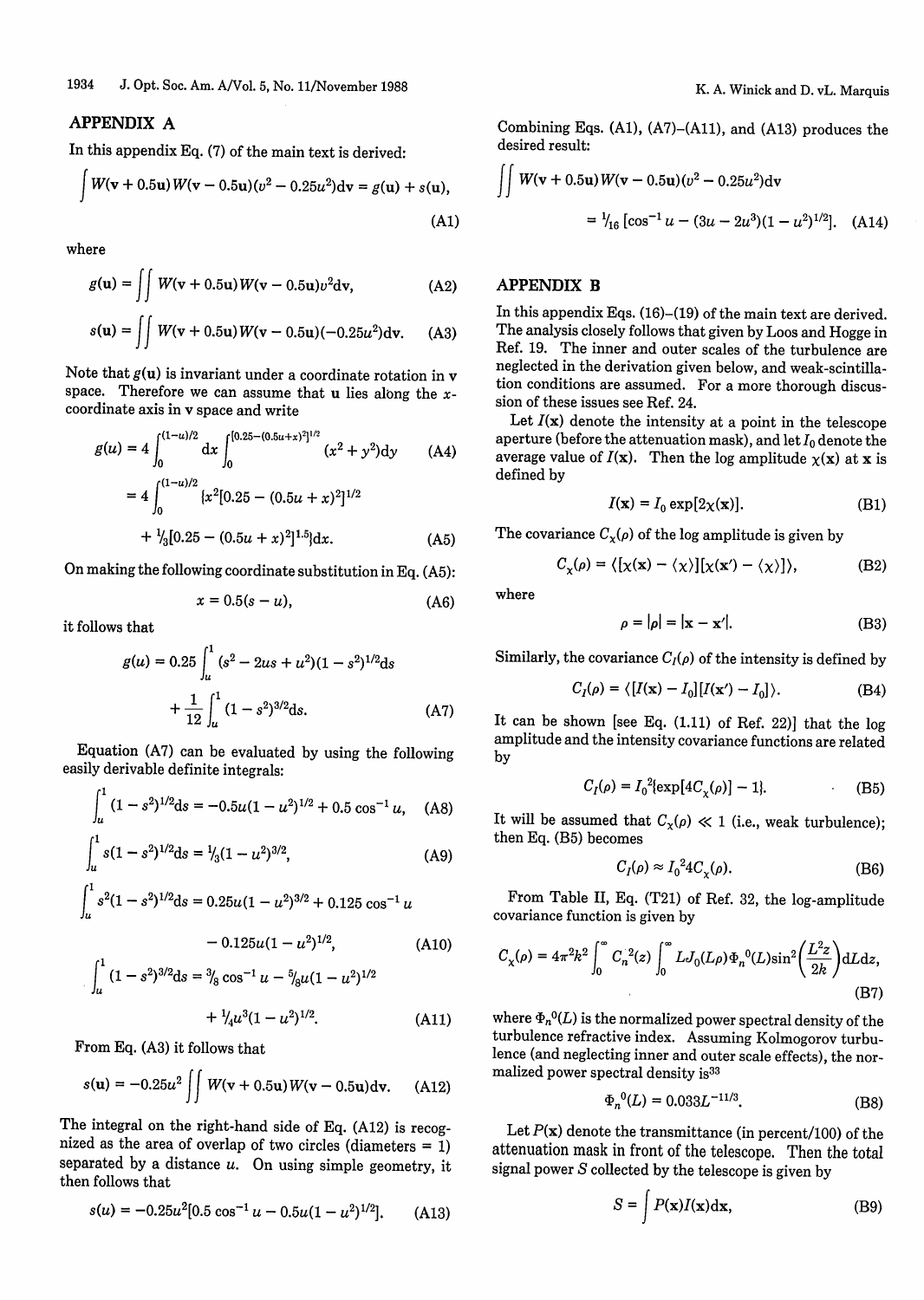K. A. Winick and D. vL. Marquis

and the normalized power variance  $\sigma_S^2$  is defined by

$$
\sigma_S^2 = \langle (S - \langle S \rangle)^2 \rangle / \langle S \rangle^2.
$$
 (B10)

Combining Eqs. (B9) and (B10) yields

$$
\sigma_S^2 = \left\langle \left\{ \int P(\mathbf{x}) [I(\mathbf{x}) - I_0] d\mathbf{x} \right\} \left\{ \int P(\mathbf{x'}) [I(\mathbf{x'}) - I_0] d\mathbf{x'} \right\} \right\rangle / \langle S \rangle^2.
$$
\n(B11)

With Eqs. (B4) and (B5) and relation (B6), Eq. (B11) becomes

 $\rho = \mathbf{x} - \mathbf{x}'$ 

$$
\sigma_S^2 \approx 4A^{-2} \iint P(\mathbf{x}) P(\mathbf{x'}) C_\chi(\rho) d\mathbf{x} d\mathbf{x'},
$$
 (B12)

where

$$
A = \int P(\mathbf{x}) \, \mathrm{d}\mathbf{x}.\tag{B13}
$$

Make the change of variables

and

$$
\rho = 0.5(\mathbf{x} + \mathbf{x}') \tag{B15}
$$

in relation (B12). Then

$$
\sigma_S^2 = 4A^{-2} \iint P(\rho' + 0.5\rho) P(\rho' - 0.5\rho) d\rho' C_\chi(\rho) d\rho.
$$
 (B16)

If we assume that  $P(x)$  is circularly symmetric,  $M(\rho)$  can be defined as

$$
M(\rho) = M(\rho) = \int P(\rho' + 0.5\rho)P(\rho' - 0.5\rho) d\rho'.
$$
 (B17)

Combining Eqs. (B16) and (B17) yields

$$
\sigma_S^2 = 4A^{-2} \int M(\rho) C_\chi(\rho) d\rho
$$
  
=  $4A^{-2} \int_0^\infty 2\pi \rho M(\rho) C_\chi(\rho) d\rho.$  (B18)

It now follows from Eqs. (B7), (B8), and (B18) that

$$
\sigma_S^2 = 4(2\pi)^2 0.033 A^{-2} k^2 \int_0^\infty C_n^2(z)
$$
  
 
$$
\times \int_0^\infty \left[ \int_0^\infty 2\pi \rho J_0(L_\rho M(\rho) d\rho) \right] L^{-8/3} \sin^2 \left( \frac{L^2 z}{2k} \right) dL dz.
$$
 (B19)

Define *N(L)* by

$$
4\pi^2 N(L) = 2\pi \int_0^\infty \rho J_0(L\rho) M(\rho) d\rho.
$$
 (B20)

The right-hand side of Eq. (B20) is the Fourier transform of the circularly symmetric function  $M(\rho)$ . Since  $M(\rho)$  is the autocorrelation of  $P(\rho)$ , it immediately follows that

$$
N(L) = \left| \int_0^\infty \rho J_0(L\rho) P(\rho) d\rho \right|^2.
$$
 (B21)

Combining Eqs. (B19) and (B20) yields

Vol. 5, No. 11/November 1988/J. Opt. Soc. Am. A 1935

$$
\sigma_S^2 = 4(2\pi)^4 \cdot 0.033 k^2 A^{-2} \int_0^\infty C_n^2(z) \int_0^\infty N(L) L^{-8/3}
$$
  
 
$$
\times \sin^2 \left(\frac{L^2 z}{2k}\right) dL dz.
$$
 (B22)

Making the substitution

$$
z = h \sec \beta \tag{B23}
$$

in Eq. (B22) produces the desired result:

$$
\sigma_S^2 = 4(2\pi)^4 0.033 \left(\frac{2\pi}{\lambda}\right)^2 A^{-2} \sec(\beta) \int_0^\infty C_n^2(h) \int_0^\infty N(L) L^{-8/3}
$$

$$
\times \sin^2 \left[\frac{L^2 h \sec(\beta)\lambda}{4\pi}\right] dL dh. \tag{B24}
$$

#### ACKNOWLEDGMENTS

We thank Donald Walters of The Naval Postgraduate (B14) School and Rein Teoste of MIT Lincoln Laboratory for their helpful suggestions. This research was sponsored by the U.S. Department of the Air Force.

#### **REFERENCES**

- 1. D. L. Fried, "Varieties of Isoplanatism," in *Imaging through the Atmosphere,* J. C. Wyant, ed., Proc. Soc. Photo-Opt. Instrum. Eng. 75, 20-29 (1976).
- 2. S. Pollaine, A. Buffington, and F. S. Crawford, "Measurement of the size of the isoplanatic patch using a phase-correcting telescope," J. Opt. Soc. Am. 69, 84-89 (1979).
- 3. D. P. Karo and A. M. Schneiderman, "Laboratory simulation of stellar speckle interferometry," Appl. Opt. 18, 828-833 (1979).
- 4. D. L. Fried, "Anisoplanatism in adaptive optics," J. Opt. Soc. Am. 72, 52-61 (1982).
- 5. J. H. Shapiro, "Point-ahead limitation on reciprocity tracking," J. Opt. Soc. Am. 65, 65-68 (1975).
- 6. R. K. Buchheim, R. Pringle, and H. W. Schaefgen, "Lead angle effects in turbulence compensating reciprocity tracking systems," Appl. Opt. 17, 165-166 (1978).
- 7. K. A. Winick, "Atmospheric turbulence-induced signal fades on optical heterodyne communications," Appl. Opt. 25, 1817-1825 (1986).
- 8. D. P. Greenwood, "Tracking turbulence-induced tilt errors with shared and adjacent apertures," J. Opt. Soc. Am, 67, 282-290 (1977).
- 9. D. L. Fried, "Differential angle of arrival: theory, evaluation, and measurement feasibility," Radio Sci. 10, 71-76 (1975).
- 10. D. L. Fried, "Statistics of a geometric representation of a wavefront distortion," J. Opt. Soc. Am. 55, 1427-1435 (1965).
- 11. D. L. Fried, "Optical resolution through a randomly inhomogeneous medium for very long and very short exposures," J. Opt. Soc. Am. 56, 1372-1379 (1966).
- 12. B. L. Ellerbroek and P. H. Roberts, "Turbulence-induced angular separation measurement errors: expected values for the SOR-2 experiment," Rep. No. TR-613 (Optical Sciences Company, Placentia, Calif., December 1984).
- 13. A. Peskoff, "Theory of remote sensing of clear-air turbulence profiles," J. Opt. Soc. Am. 58, 1032-1040 (1968).
- 14. R. W. Lee and J. C. Harp, "Weak scattering in random media, with applications to remote probing," Proc. IEEE 57, 375-406 (1969).
- 15. D. L. Fried, "Remote probing of the optical strength of atmospheric turbulence and of wind velocity," Proc. IEEE 57, 415-420 (1969).
- 16. R. W. Lee, "Remote probing using spatially filtered apertures," J. Opt. Soc. Am. 64, 1295-1303 (1974).